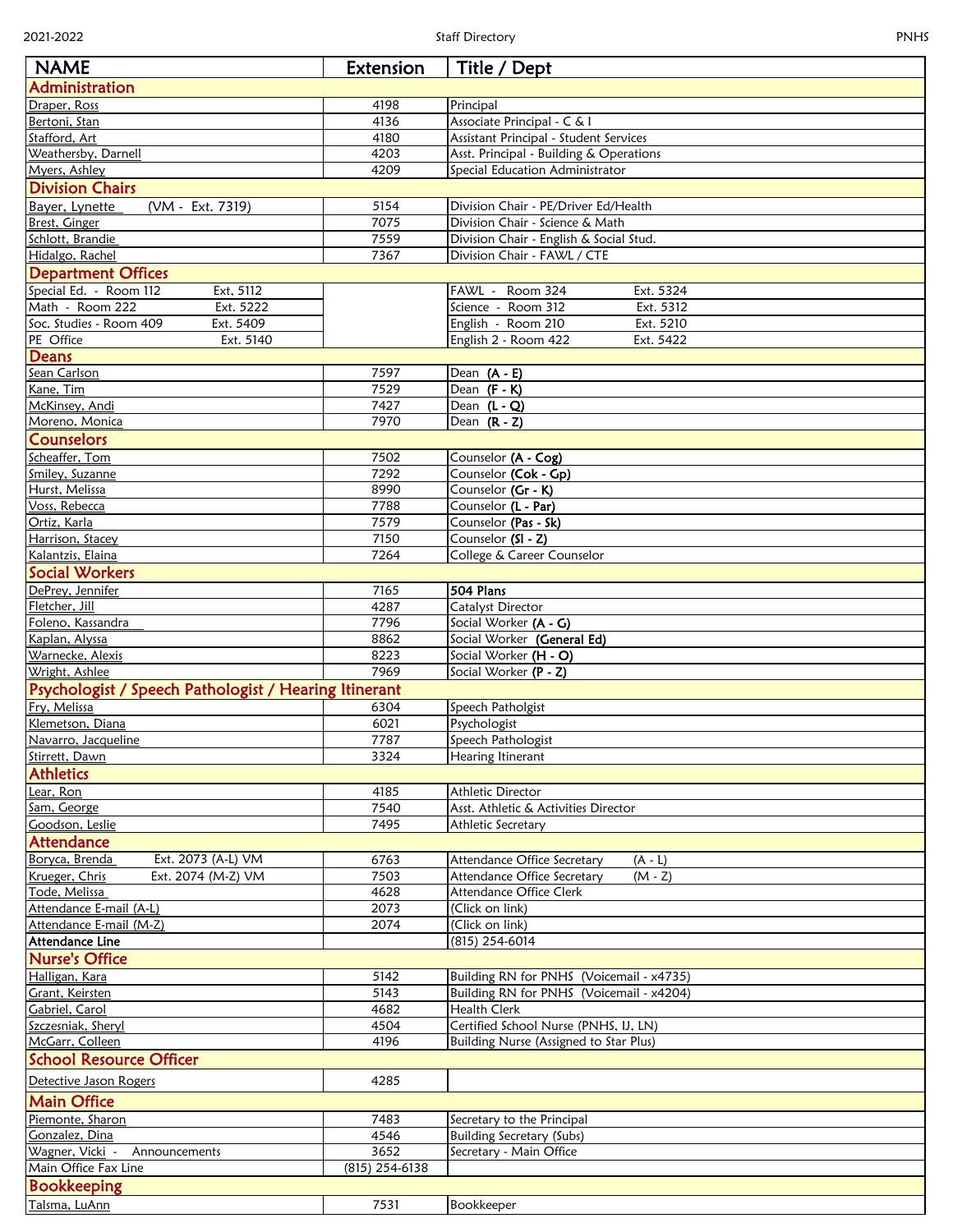| <b>PNHS</b><br>2021-2022<br><b>Staff Directory</b>                       |                   |                                                                |  |
|--------------------------------------------------------------------------|-------------------|----------------------------------------------------------------|--|
| <b>NAME</b>                                                              | Extension         | Title / Dept                                                   |  |
| <b>Student Services</b>                                                  |                   |                                                                |  |
| Willims-McGill, Tanika                                                   | 8003              | Asst. Principal Secretary - B&O & Student Services             |  |
| Wareham, Karen - Homework                                                | 7552              | <b>Student Services Secretary</b>                              |  |
| Student Service Fax Line                                                 | (815) 254-6201    |                                                                |  |
| Registrars                                                               |                   |                                                                |  |
| Garcia, Jacqueline                                                       | 8172              | Registrar (A - H)                                              |  |
| <u>Wilcox, Karen</u>                                                     | 7933              | Registrar (I - P)                                              |  |
| Fukar, Julia                                                             | 7277              | Registrar (Q - Z)                                              |  |
| <b>Curriculum &amp; Instruction</b>                                      |                   |                                                                |  |
| Mestan, Laura                                                            | 7563              | Secretary to Associate Principal - C & I                       |  |
| <b>Media Center</b>                                                      |                   |                                                                |  |
| Zack, Kelly                                                              | 5148              | Media Specialist (VM - 7581)                                   |  |
| Wilson, Jaleasa                                                          | 5147              | <b>Media Center - Circulation Desk</b>                         |  |
| Campagna, Theresa                                                        | 5147              | Media Center TA (VM - 7083)                                    |  |
| <b>Special Education</b>                                                 |                   |                                                                |  |
| Kroll, Renee                                                             | 3330              | Secretary to Special Ed Administrator                          |  |
| Jenn Donkers - Voc Ed Coordinator                                        | 7588              |                                                                |  |
| Lisa Bulthuis - Intensive Room 306                                       | 5304              |                                                                |  |
| Anne Twist - Star Plus Room 304                                          | 5307              |                                                                |  |
| Marlene Amodio - Star Plus Room 302                                      | 5302              |                                                                |  |
| IEP Conf. Room - Room 128                                                | 5128              |                                                                |  |
| Special Education Fax                                                    | (815) 609-6549    |                                                                |  |
| <b>Band</b>                                                              |                   |                                                                |  |
| Hatcher, Tim<br>La Vallee, Jason                                         | 7747 (VM)         | <b>Band Director</b><br><b>Assistant Band Director</b>         |  |
| <b>Band Office</b>                                                       | 7374 (VM)<br>5151 |                                                                |  |
| Choir                                                                    |                   |                                                                |  |
|                                                                          |                   |                                                                |  |
| Larios, Cristian                                                         | 8839 (VM)         | <b>Choir Director</b>                                          |  |
| Barra, Samantha                                                          | 9046 (VM)         | <b>Assistant Choir Director</b>                                |  |
| <b>Choir Office</b>                                                      | 5155              |                                                                |  |
| <b>Custodial / Maintenance</b><br>VM - Ext. 7266<br><b>Brower, Cindy</b> | 5145              | <b>Head Custodian</b>                                          |  |
| Castleberry, Brian<br>VM - Ext. 6893                                     | 5146              | Maintenance                                                    |  |
| VM - Ext. 8702<br>Daniel, Ben                                            | 5146              | Maintenance                                                    |  |
| <b>Kitchen</b>                                                           |                   |                                                                |  |
| Kitchen Office/Dana Snell VM - Ext. 7996                                 | 5158              |                                                                |  |
| Kitchen                                                                  | 5157              |                                                                |  |
| Misc.                                                                    |                   |                                                                |  |
| Claudia Carrigan - Mail Room                                             | 6770              | Copy Clerk                                                     |  |
| <b>Staff Dining Room</b>                                                 | 5144              |                                                                |  |
| Advantage Classroom - Room 186                                           | 5186              | Diana Hames (Teacher) (VM - 7233)                              |  |
| College & Career Center - Room 300                                       | 5300              | Kalantzis, Elaina (Counselor) (VM - 7264)                      |  |
| <b>All Staff</b>                                                         |                   |                                                                |  |
| Acosta, Ty                                                               | 7795              | Teacher / Math                                                 |  |
| Aguilar, Laura                                                           | 3818              | Custodian                                                      |  |
| Arquilla, Kristin                                                        | 6940              | Teacher / Homebound                                            |  |
| Aldridge, Cindy                                                          | 7200              | Teacher / Special Ed                                           |  |
| Amodio, Marlene<br>Bach, Sally                                           | 3024<br>6142      | Teacher / Special Ed (Star Plus)<br>Special Ed. TA (Star Plus) |  |
| Banks, Jordan                                                            | 7991              | Special Ed TA                                                  |  |
| Barber, Sean                                                             | 7785              | Teacher / Social Studies                                       |  |
| Barra, Samantha                                                          | 9046              | Asst. Choir Director                                           |  |
| Bayer, Lynette<br>(VM - Ext. 7319)                                       | 5154              | PE/Health/Drivers Ed Dept. Chair                               |  |
| Beaupre, Stacey                                                          | 7576              | Teacher / English                                              |  |
| Berger, Stephanie                                                        | 7027              | Teacher / Math                                                 |  |
| Bertoni, Stan                                                            | 4136              | Associate Principal - C&I                                      |  |
| Betzwiser, Amie                                                          | 7874              | Special Ed TA (Star Plus)                                      |  |
| Billo, Greg                                                              | 6468              | Teacher / PE                                                   |  |
| Bodi, Joby                                                               | 5833              | Teacher / PE                                                   |  |
| Boryca, Bob                                                              | 7470              | Teacher / PE / Athletic Trainer                                |  |
| Boryca, Brenda<br>Brest, Ginger                                          | 6763<br>7075      | <b>Attendance Office Clerk</b>                                 |  |
| Brook, Harley                                                            | 7607              | Math/Science Dept. Chair<br>Teacher / English                  |  |
| Brosnahan, John                                                          | 7510              | Teacher / Social Studies                                       |  |
| (VM - Ext. 7266)<br>Brower, Cindy                                        | 5145              | <b>Head Custodian</b>                                          |  |
| Bulthuis, Lisa<br><b>Room 306</b>                                        | 7520              | Teacher / Special Ed (Intensive)                               |  |
| Burgwald, Agnes                                                          | 7533              | Teacher / Science                                              |  |
| Burgwald, Jason                                                          | 7473              | Teacher / Science                                              |  |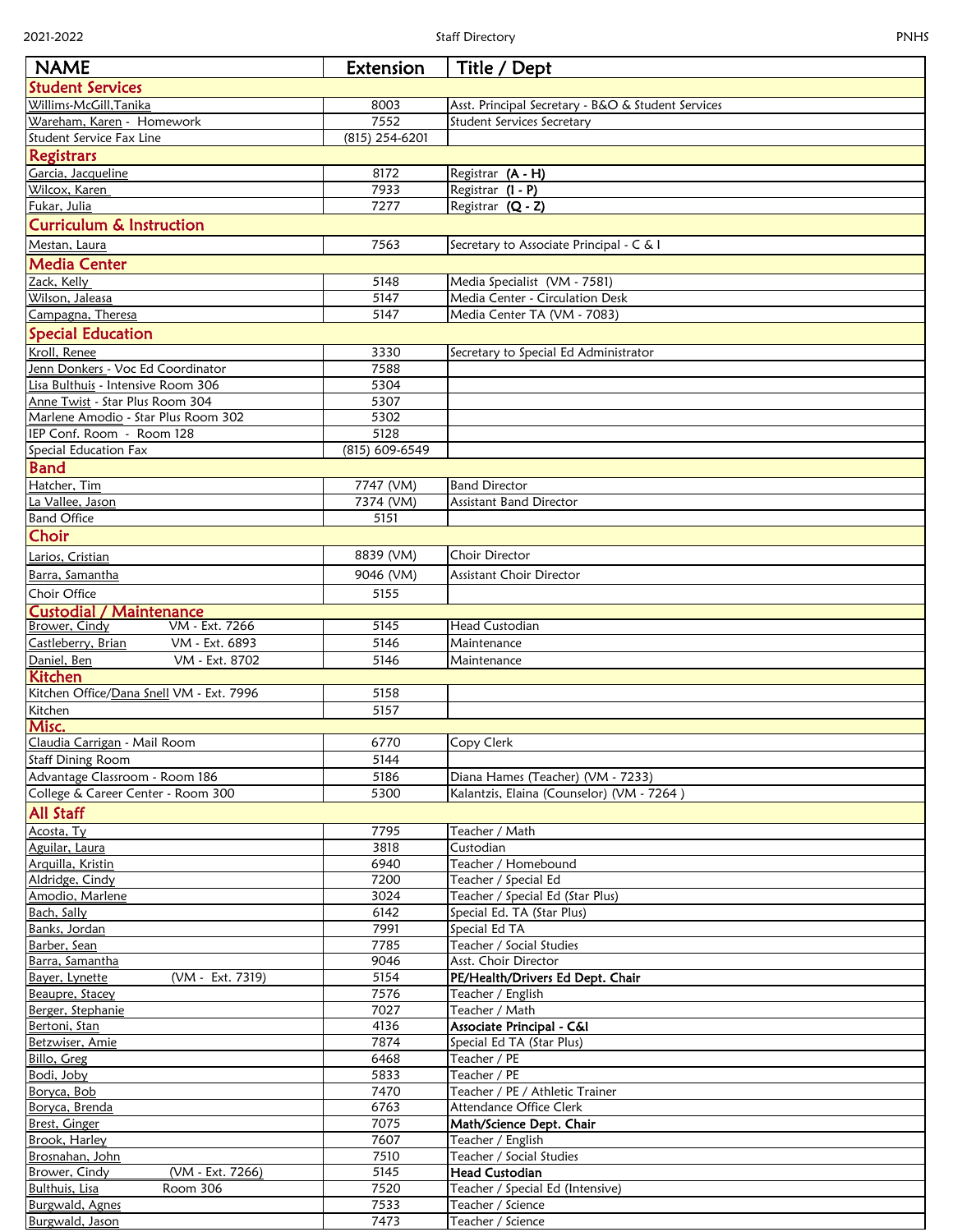| ×. |  |
|----|--|

| <b>NAME</b>                             | Extension    | Title / Dept                                                      |
|-----------------------------------------|--------------|-------------------------------------------------------------------|
| Callan, Robin                           | 7149         | Teacher / English                                                 |
| Campagna, Theresa<br>(VM - Ext. 7083)   | 5147         | Media Center TA                                                   |
| Carbonneau, Kim<br>Carlson, Dawn        | 7514<br>7683 | Teacher / Special Ed<br>Teacher / Special Ed                      |
| Carlson, Sean                           | 7597         | Dean $(A - E)$                                                    |
| Carrigan, Claudia                       | 6770         | Copy Clerk                                                        |
| Carroll, DJ                             | 7836         | Teacher / Math                                                    |
| Casey, Lindsay                          | 7719         | Teacher / Science                                                 |
| Castleberry, Brian                      | 6893         | Maintenance                                                       |
| Castor, Melissa                         | 8578         | Teacher / FAWL                                                    |
| Cavada, Celia<br>Cavazos, Amber         | 7809<br>7055 | Special Ed TA (Intensive)<br>Teacher / Special Ed                 |
| Chavez Rios, Ma Del                     | 7915         | Custodian                                                         |
| Clifford, Joshua                        | 9385         | Custodian                                                         |
| Conklin, Catherine                      | 7990         | Teacher / Special Ed                                              |
| Cotton, Christopher                     | 8263         | Special Ed TA                                                     |
| Creagh, Lenard                          | 7617         | Special Ed TA                                                     |
| Czerniakowski, Julie                    | 6630         | Teacher / Socail Studies                                          |
| Daniel, Ben                             | 8702<br>7528 | Maintenance<br>Teacher / PE                                       |
| Darlington, John<br>Dellamorte, Anthony | 7724         | Teacher / Science                                                 |
| Demke, Kristine                         | 6476         | Teacher / ELD                                                     |
| DePrey, Jennifer                        | 7165         | Social Worker (504 Plans)                                         |
| Derks, Andrew                           | 7681         | Teacher / Special Ed                                              |
| Donckers, Jennifer                      | 7588         | Voc Ed Coordinator                                                |
| Drake, Kristin                          | 9088         | Teacher / PE                                                      |
| Draper, Ross                            | 4198         | Principal                                                         |
| Eigenbauer, Tammie<br>Eighner, Steve    | 9621<br>7668 | Teacher / FAWL<br>Teacher / Special Ed                            |
| Fakhoury, Noor                          | 8129         | Teacher / English                                                 |
| Feery, Erin                             | 7426         | Teacher / FAWL                                                    |
| Fletcher, Jill                          | 4287         | Social Worker (Catalyst)                                          |
| Flores, Eduardo                         | 7639         | Teacher / Math                                                    |
| Foleno, Kassandra                       | 7796         | Social Worker (A - G)                                             |
| Fordyce, Kristie                        | 7840         | Special Ed TA (Star Plus)                                         |
| Foreman, Daniel<br>Foreman, Kristen     | 7903<br>6624 | Teacher / Social Studies<br>Teacher / Social Studies              |
| Fornelli, Julie                         | 7072         | Teacher / English                                                 |
| Froelich, Misty                         | 8268         | Special Ed TA                                                     |
| Fry, Melissa                            | 6304         | Speech Path                                                       |
| Fuhr, Lisa                              | 7646         | Advantage Program TA                                              |
| Fukar, Julia                            | 7277         | Registrar (Q - Z)                                                 |
| <b>Gabriel</b> , Carol                  | 4682         | <b>Health Clerk</b>                                               |
| Galis, Tom<br>Gallagher, Brianne        | 7736<br>7191 | Custodian<br>Teacher / Social Studies                             |
| Garcia, Jacqueline                      | 8172         | Registrar (A - K)                                                 |
| Gessner, Kristen                        | 7065         | Teacher / Special Ed                                              |
| Goldstein, Julie                        | 6497         | Special Ed TA (Intensive)                                         |
| <b>Gonzalez</b> , Dina                  | 4546         | Secretary - Subs                                                  |
| Gonzalez, Zach                          | 7718         | Teacher / Science                                                 |
| Goodson, Leslie                         | 7495<br>5143 | Athletic Secretary                                                |
| Grant, Keirsten<br>Green, Marvin        | 7624         | Building RN for PNHS (Voicemail - x4204)<br><b>Campus Monitor</b> |
| Gruhlke, Jennifer                       | 7585         | Teacher / FAWL                                                    |
| Grzesiak, Anne                          | 3718         | Special Ed TA                                                     |
| Guagenti, Alivia                        | 7366         | Teacher / Math                                                    |
| Gummerson, Tammy                        | 7516         | Teacher / English                                                 |
| Halligan, Kara                          | 5142         | Building RN for PNHS (Voicemail - x4735)                          |
| Hames, Diana                            | 7233         | Teacher / Advantage Program                                       |
| Hannemann, Lara<br>Hardie, Joshua       | 7189<br>6514 | Teacher / English<br>Teacher / Science                            |
| Harp, Kami                              | 9389         | Teacher / Math                                                    |
| Harrison, Stacey                        | 7150         | Counselor (SL - Z)                                                |
| Harvey, Jordan                          | 7945         | Teacher / Special Ed                                              |
| Hatcher, Tim                            | 7747         | <b>Band Director</b>                                              |
| Hatzl, Emilie                           | 7643         | Teacher / FAWL                                                    |
| Hebert, Allison                         | 7738         | Teacher / Special Ed                                              |
| Hidalgo, Rachel                         | 7367         | FAWL / CTE Dept. Chair                                            |
| Higgins, Diane<br>Hill, Kristin         | 7091<br>7843 | Teacher / English<br>Teacher / Social Studies                     |
| Hudley, Morgan                          | 3845         | Special Ed TA                                                     |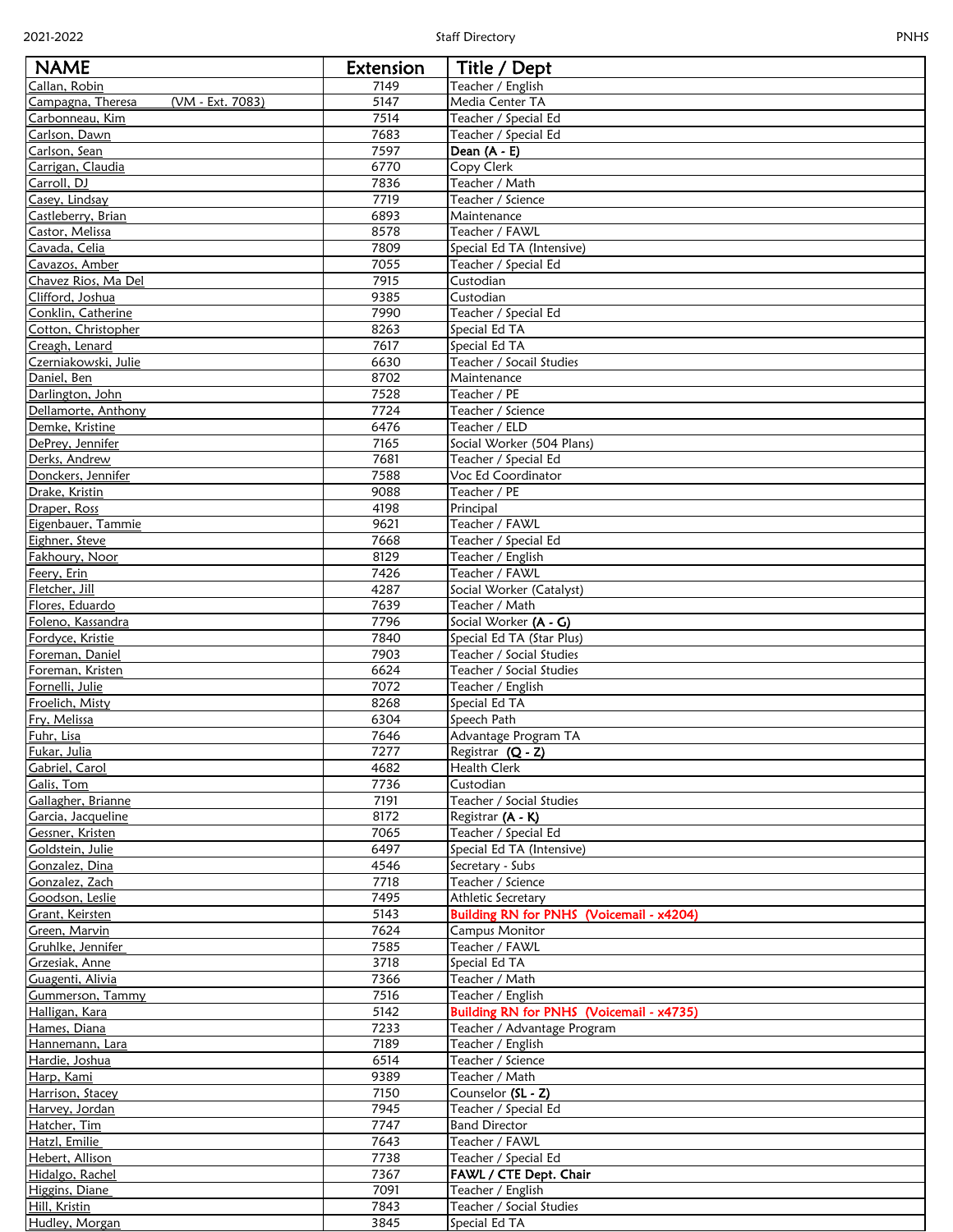| ٠ |  |
|---|--|
|---|--|

| <b>NAME</b>                                            | Extension    | Title / Dept                                       |
|--------------------------------------------------------|--------------|----------------------------------------------------|
| Hurst, Melissa                                         | 8990         | College & Career Counselor<br>(Room 300)           |
| Ibanez, Jennifer                                       | 7661<br>8647 | Teacher / FAWL<br>Teacher / PE                     |
| Imbordino, Anthony<br>Johnson, Jelani                  | 9766         | Special Ed TA (Intensive)                          |
| Kalantzis, Elaina                                      | 7264         | College and Career Counselor                       |
| Kane, Tim                                              | 7529         | Dean $(F - K)$                                     |
| Kaplan, Alyssa                                         | 8862         | Social Worker (General Ed)                         |
| Kaster, Mark                                           | 8267         | Special Ed TA                                      |
| Kaufman, John<br>Kehl, Amy                             | 7542<br>6113 | Teacher / Special Ed<br>Special Ed TA              |
| Kelner, Jason                                          | 7791         | Teacher / Science                                  |
| Kieft, Rachel                                          | 7823         | Teacher / Science                                  |
| Klemetson, Diana                                       | 6021         | Psychologist                                       |
| Klosterman, Matt                                       | 9896         | Special Ed TA                                      |
| Kneip, Callie                                          | 7302         | <b>Teacher Social Studies</b>                      |
| Kneip, Michael<br>Kolb-Puglisi, Nancy                  | 7760<br>7671 | Teacher / PE<br><b>Building Sub</b>                |
| Kozem, Matthew                                         | 6734         | Teacher / Math                                     |
| Krahulik, Bob                                          | 7659         | Teacher / Special Ed                               |
| Kraus, Lori                                            | 7077         | Teacher / Science                                  |
| Krause, David                                          | 7587         | Teacher / Social Studies                           |
| Kroll, Renee                                           | 3330         | Secretary to Special Ed Administrator              |
| Krueger, Chris<br>(VM - Ext. 2074 (M-Z)<br>Kunkle, Deb | 7503<br>7501 | Attendance Office Secretary<br>Special Ed TA       |
| Kurka, Natalie                                         |              | Lunchroom supervisor                               |
| Kurka, Tom                                             |              | Lunchroom Supervisor                               |
| La Vallee, Jason                                       | 7374         | <b>Assistant Band Director</b>                     |
| Land, Aaron                                            | 1212         | Teacher / Special Ed                               |
| Larios, Cristian                                       | 8839         | <b>Choir Director</b>                              |
| Lear, Ron<br>Liesch, Joe                               | 4185<br>9439 | <b>Athletic Director</b><br><b>Campus Monitor</b>  |
| Lindquist, Adam                                        | 9091         | Teacher / Special Ed                               |
| Longmire, Tracy                                        | 8086         | Teacher / Science                                  |
| Majewski, Lukasz                                       | 3487         | Teacher / Science                                  |
| Manduno, Joy                                           | 7090         | Special Ed TA                                      |
| Martinez, Jeanine                                      | 7685         | Custodian                                          |
| Mattingly, Robert                                      | 7685         | Teacher / PE                                       |
| McBride, Nancy<br>McCauley, Cherise                    | 7401         | Teacher / Science<br>Lunchroom Supervisor          |
| McDowell, Jennifer                                     | 7469         | Teacher / English                                  |
| McGarr, Colleen                                        | 4196         | <b>Building Nurse (Assigned to Star Plus)</b>      |
| McKeague, Shannon                                      | 7147         | Teacher / Special Ed                               |
| McKenna, Liam                                          | 7748         | Teacher / CTE                                      |
| McKinsey, Andi<br>McNamara, Alison                     | 7427<br>9404 | Dean $(L - Q)$<br>Teacher / Math                   |
| Medina, Lisa                                           | 6663         | <b>Campus Monitor</b>                              |
| Meindl, Matt                                           | 7170         | Teacher / Math                                     |
| Melendez-Gonzalez, Lourdes                             | 9816         | Custodian                                          |
| Mestan, Laura                                          | 8655         | Secretary to Associate Principal C & I             |
| Meyers, Ashley                                         | 4209         | Special Ed Administrator                           |
| Mickenbecker, Andria<br>Midgley, Kaitlin               | 8300<br>7067 | Teacher / Math<br>Teacher / English                |
| Miller, Karen                                          | 7127         | <b>Campus Monitor</b>                              |
| Mills, Patricia                                        | 7486         | Special Ed TA (Star Plus)                          |
| Miranda, Fabiola                                       | 9942         | Custodian                                          |
| Moffett, Samantha                                      | 9729         | Teacher / English                                  |
| Monterosso, Katie                                      | 8989         | Teacher / Social Studies                           |
| Moore, Elizabeth                                       | 7790<br>7970 | Teacher / FAWL                                     |
| Moreno, Monica<br>Navarro, Jacqueline                  | 7787         | Dean $(R - Z)$<br>Speech Pathologist               |
| Obendorf, Allen                                        | 8206         | Teacher / Math                                     |
| O'Connell, Kimberly                                    | 6185         | Teacher / Business Education                       |
| O'Dell, Heidi                                          | 7458         | Special Ed TA (Star Plus)                          |
| O'Keefe, Melissa                                       | 7897         | Teacher / Science                                  |
| Ortiz, Karla                                           | 7579         | Counselor (P - SK)                                 |
| Panzica, Jeanne<br>Partacz, Judith                     | 7451<br>7924 | <b>Campus Monitor</b><br>Special Ed TA (Star Plus) |
| Patel, Jay                                             | 7609         | Teacher / Science                                  |
| Patel, Jodi                                            | 7568         | Teacher / English                                  |
| Paymaster, Daniel                                      | 8380         | Special Ed TA (Intensive)                          |
| Paymaster, Ryan                                        | 7675         | Teacher / Social Studies                           |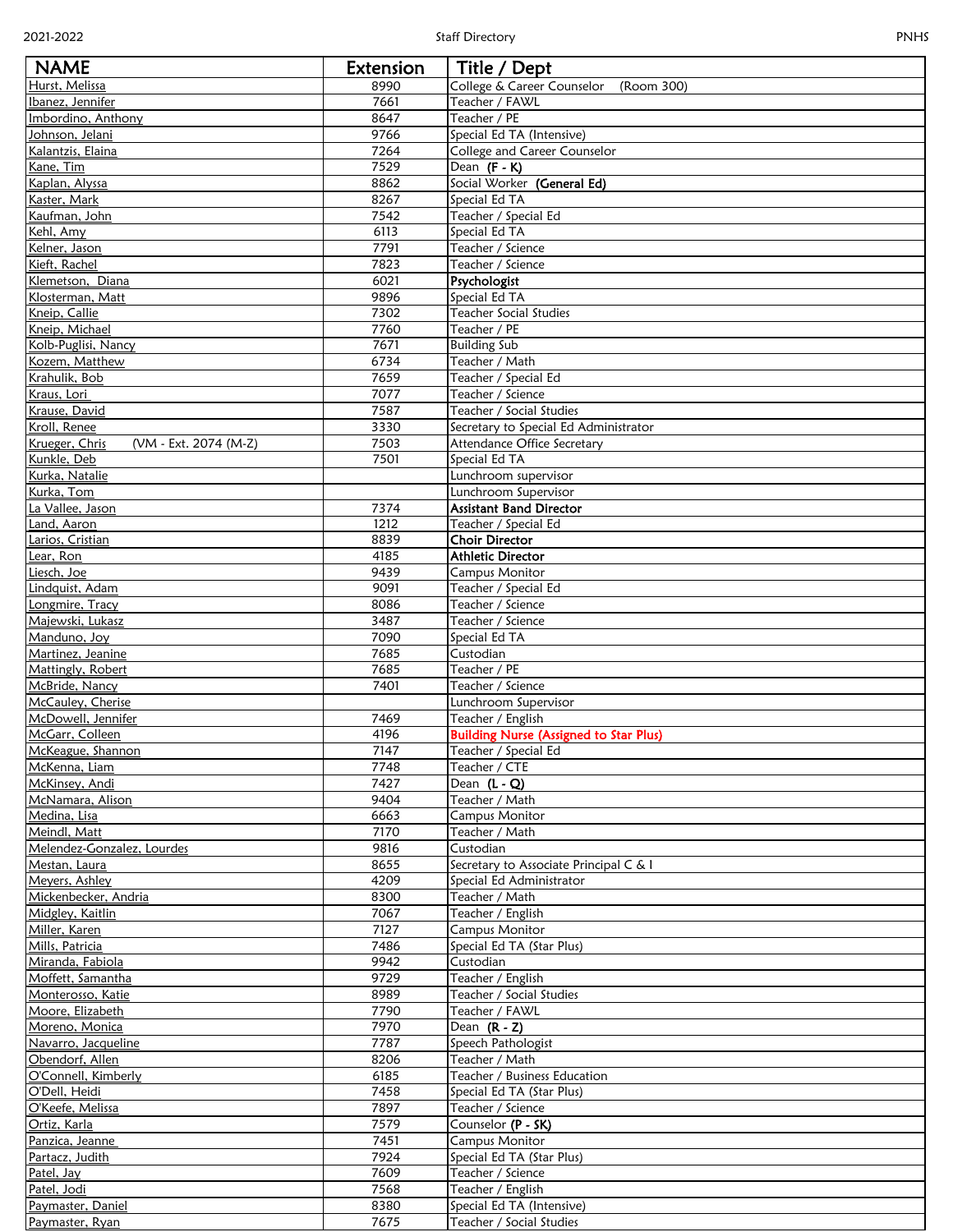| ×. |  |
|----|--|
|----|--|

| <b>NAME</b>                        | Extension    | Title / Dept                                                   |
|------------------------------------|--------------|----------------------------------------------------------------|
| Pennington, Andrew                 | 7769         | Custodian                                                      |
| Piemonte, Sharon                   | 7563         | Secretary to the Principal                                     |
| Pomrening, Emily                   | 7961         | Teacher / FAWL                                                 |
| Pradel, Lisa                       | 7697         | Teacher / Math                                                 |
| Prosser, Alison                    | 7424         | Teacher / Math                                                 |
| Pugeda, Allan                      | 7468         | Teacher / Math                                                 |
| Quimby, Pete                       | 7196         | Teacher / FAWL                                                 |
| Ragusa, Mary                       | 6555<br>6560 | Teacher / Science                                              |
| Ramirez, Marissa<br>Redmore, Danny | 9542         | Teacher / Social Studies<br>Teacher / CTE                      |
| Reedy, Michaela                    | 8890         | Teacher / PE                                                   |
| Ristucci, Dillon                   | 6676         | Teacher / Science                                              |
| Rogers, Jason                      | 4285         | <b>School Resource Officer</b>                                 |
| Romanelli, Angela                  | 8128         | Teacher / English                                              |
| Rottmann, Jessica                  | 7974         | Teacher / CTE                                                  |
| Saini, Raghav                      | 7865         | Teacher / Math                                                 |
| Sam, George                        | 7540         | Asst, Athletic Director                                        |
| Sauerwein, Katherine               | 6175         | Teacher / Special Ed                                           |
| Scheaffer, Tom                     | 7502         | Counselor (A - CH)                                             |
| Schlott, Brandie<br>Schmidt, Karin | 7559<br>6509 | English/Social Studies Dept. Chair<br>Teacher / Special Ed     |
| Schneider, Michael                 | 7699         | Teacher / FAWL                                                 |
| Scott, Rob                         | 6582         | Teacher / English                                              |
| Sellars, Sara                      | 7378         | Special Ed TA                                                  |
| Sevic, Oksana                      | 9929         | Teacher / English                                              |
| Shinovich, Brad                    | 7580         | Teacher / Science                                              |
| Sicinski, Sarah                    | 7658         | Teacher / Science                                              |
| Slechta, Kathryn                   | 9786         | Teacher / Special Ed                                           |
| Slechta, Matthew                   | 8963         | Teacher / Science                                              |
| Smiley, Suzanne                    | 7292         | Counselor (CI - GOL)                                           |
| Smith, Brad                        | 8949         | Teacher / CAD                                                  |
| Smith, Erin                        | 7798         | Teacher / Math                                                 |
| Smith, Karl<br>Snell, Dana         | 7314<br>5158 | Teacher / English                                              |
| St.Hilaire, Nicole                 | 7835         | Kitchen Manager<br>(Voicemail - x7996)<br>Teacher / Special Ed |
| Stafford, Art                      | 4180         | <b>Assistant Principal Student Services</b>                    |
| Sterchi, Aaron                     | 9423         | Teacher / Socail Studies                                       |
| Stewart, Nicole                    | 7702         | Teacher / Social Studies                                       |
| Stirrett, Dawn                     | 3324         | Hearing Itinerant                                              |
| Stumphauzer, Debby                 | 7463         | Teacher / Math                                                 |
| Sunderland, Tina                   | 7538         | Teacher / PE                                                   |
| Szczesniak, Sheryl                 | 4504         | Certified School Nurse (PNHS, IJ, LN)                          |
| Talsma, LuAnn                      | 7531         | Bookkeeper                                                     |
| Tating, Roger                      | 7558         | Custodian                                                      |
| Thompson, Blanca<br>Tode, Melissa  | 8996<br>8506 | Custodian<br>Attendance Office Clerk                           |
| Torijano Moreno, Hugo              | 3319         | Custodian                                                      |
| Tsang, Autumn                      | 9574         | Teacher / CTE                                                  |
| Turner, Wanda                      | 8366         | Campus Monitor / Social Work Intern                            |
| Twist, Anne                        | 7723         | Teacher / Special Ed (Star Plus)                               |
| Vance, Kerrin                      | 7232         | Teacher / English                                              |
| Vetrovec, Tina                     | 7752         | Teacher / Math                                                 |
| Viece, Amanda                      | 7802         | Teacher / PE                                                   |
| Viehweg, Tara                      | 6447         | Teacher / FAWL                                                 |
| Voss, Rebecca                      | 7788         | Counselor (KP - O)                                             |
| Wagner, Vicki                      | 3652         | Secretary - Main Office                                        |
| Walsh, Anne<br>Walter, Jim         | 7745<br>7554 | Teacher / English<br>Teacher / PE                              |
| Wareham, Karen - Homework          | 7552         | <b>Student Services Secretary</b>                              |
| Warnecke, Alexis                   | 8223         | Social Worker (General Ed)                                     |
| Weathersby, Darnell                | 4203         | Asst. Principal Building & Operations                          |
| Weckel, Nancy                      | 7515         | Teacher / FAWL                                                 |
| Welcome, Rebecca                   | 7977         | Teacher / Math                                                 |
| Welzenbach, Ryan                   | 7058         | Teacher / Science                                              |
| Wilcox, Karen                      | 7933         | Registrar $(1 - P)$                                            |
| Williams-McGill,Tanika             | 8003         | Asst. Principal Secretary - B&O & Student Services             |
| Willis, Yonika                     | 7973         | Teacher / English                                              |
| Wilson, Jaleasa                    | 5147         | Media Center Clerk                                             |
| Witkowski, Emily                   | 9304         | Sign Language Interpreter (Star Plus)                          |
| Wright, Ashlee                     | 7969         | Social Worker (P - Z)                                          |
| Zack, Kelly                        | 5148         | Media Specialist (Voicemail - x7581)                           |